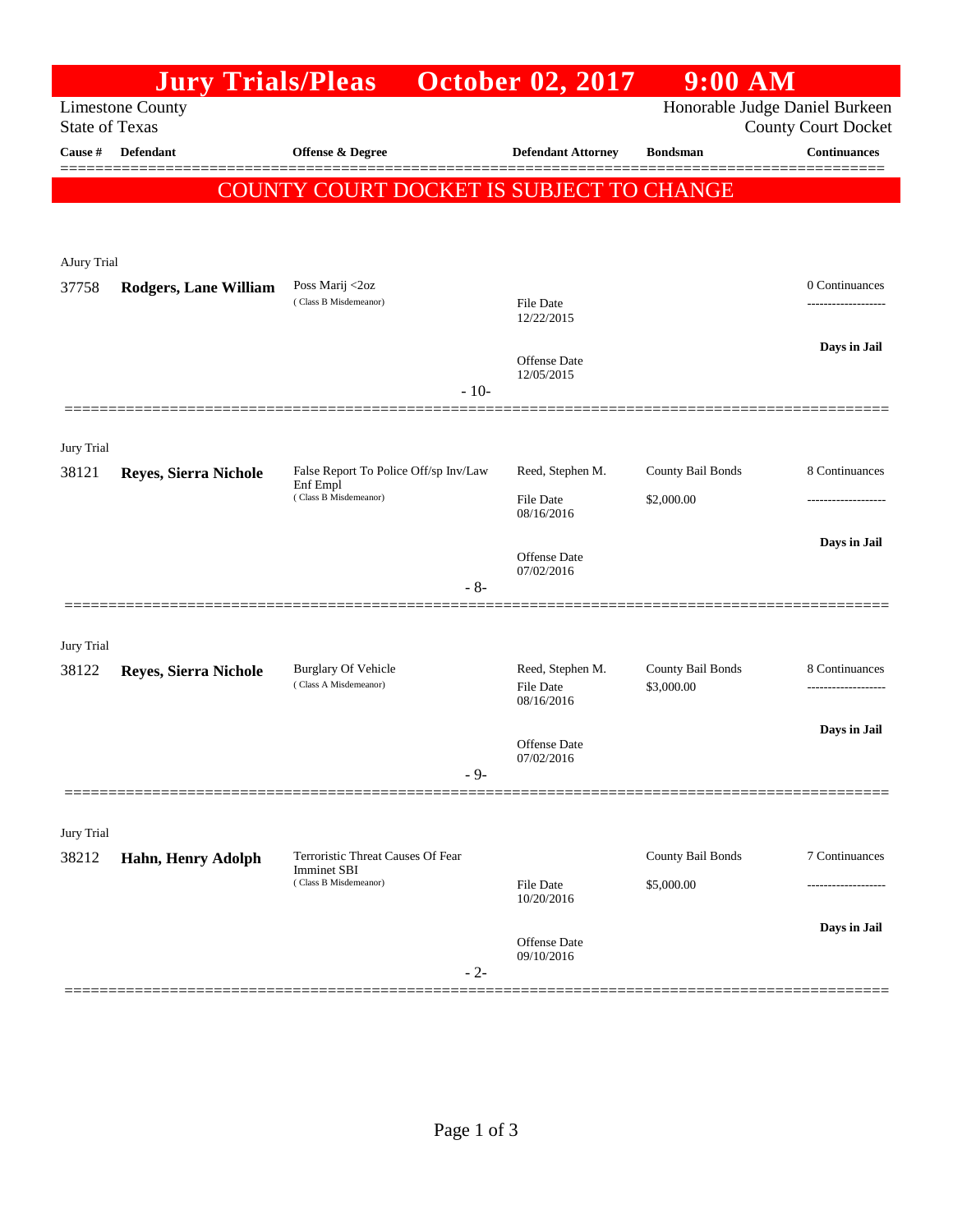|                                                  | <b>Jury Trials/Pleas</b>    |                                                                 | <b>October 02, 2017</b>        | $9:00$ AM                       |                                                              |
|--------------------------------------------------|-----------------------------|-----------------------------------------------------------------|--------------------------------|---------------------------------|--------------------------------------------------------------|
| <b>Limestone County</b><br><b>State of Texas</b> |                             |                                                                 |                                |                                 | Honorable Judge Daniel Burkeen<br><b>County Court Docket</b> |
| Cause #                                          | Defendant                   | <b>Offense &amp; Degree</b>                                     | <b>Defendant Attorney</b>      | <b>Bondsman</b>                 | <b>Continuances</b>                                          |
|                                                  |                             | COUNTY COURT DOCKET IS SUBJECT TO CHANGE                        |                                |                                 |                                                              |
|                                                  |                             |                                                                 |                                |                                 |                                                              |
| Jury Trial                                       |                             |                                                                 |                                |                                 |                                                              |
| 38288                                            | Hahn, Henry Adolph          | Viol Bond/Protective Order<br>(Class A Misdemeanor)             | File Date                      | County Bail Bonds<br>\$3,000.00 | 5 Continuances                                               |
|                                                  |                             |                                                                 | 12/29/2016                     |                                 |                                                              |
|                                                  |                             |                                                                 | Offense Date                   |                                 | Days in Jail                                                 |
|                                                  |                             | $-3-$                                                           | 11/22/2016                     |                                 |                                                              |
|                                                  |                             |                                                                 |                                |                                 |                                                              |
| Jury Trial<br>38289                              | Hahn, Henry Adolph          | Viol Bond/Protective Order                                      |                                | County Bail Bonds               | 5 Continuances                                               |
|                                                  |                             | (Class A Misdemeanor)                                           | <b>File Date</b><br>12/29/2016 | \$3,000.00                      |                                                              |
|                                                  |                             |                                                                 | Offense Date                   |                                 | Days in Jail                                                 |
|                                                  |                             | - 4-                                                            | 12/06/2016                     |                                 |                                                              |
|                                                  |                             |                                                                 |                                |                                 |                                                              |
| Jury Trial                                       |                             |                                                                 |                                |                                 |                                                              |
| 38302                                            | Hahn, Adolf Henry           | Terroristic Threat Of Family/Household<br>(Class A Misdemeanor) | <b>File Date</b>               | County Bail Bonds<br>\$3,000.00 | 5 Continuances<br>---------------                            |
|                                                  |                             |                                                                 | 01/09/2017                     |                                 | Days in Jail                                                 |
|                                                  |                             |                                                                 | Offense Date<br>11/17/2016     |                                 |                                                              |
|                                                  |                             | - 1-                                                            |                                |                                 |                                                              |
| Jury Trial                                       |                             |                                                                 |                                |                                 |                                                              |
| 38382                                            | <b>Nichols, Joe Micheal</b> | <b>Unlawful Restraint</b><br>(Class A Misdemeanor)              | Reed, Stephen M.               | County Bail Bonds               | 5 Continuances                                               |
|                                                  |                             |                                                                 | File Date<br>02/23/2017        | \$1,500.00                      |                                                              |
|                                                  |                             |                                                                 | Offense Date                   |                                 | Days in Jail                                                 |
|                                                  |                             | - 6-                                                            | 02/02/2017                     |                                 |                                                              |